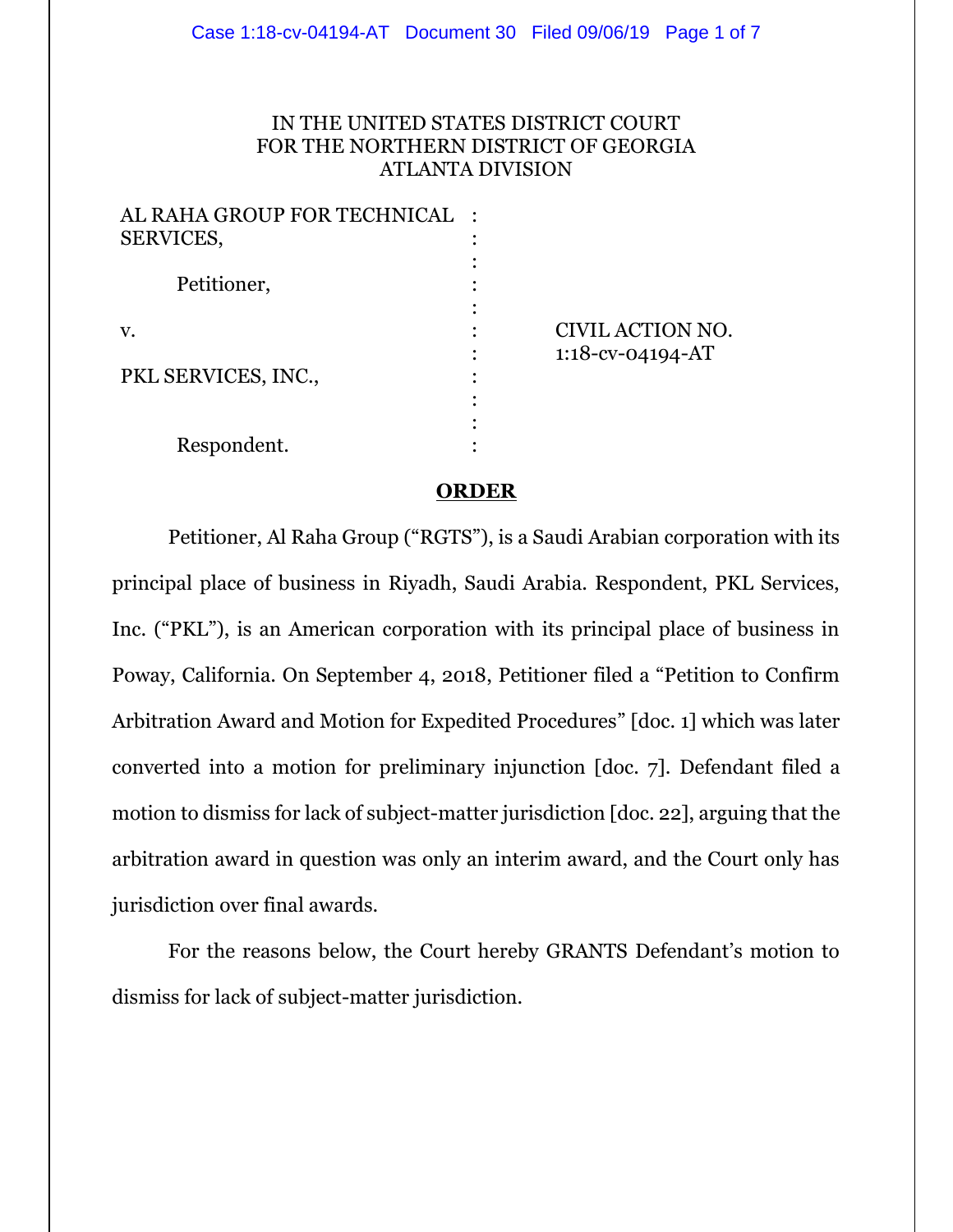# **I. Standard of Review**

"In 1925, Congress enacted the [Federal Arbitration Act ("FAA"), 9 U.S.C. Sections 1 *et seq*.] [ ] '[t]o overcome judicial resistance to arbitration,' and to declare a 'national policy favoring arbitration' of claims that parties contract to settle in that manner." *Burch v. P.J. Cheese, Inc.*, 861 F.3d 1338, 1345 (11th Cir. 2017) (quoting *Buckeye Check Cashing, Inc. v. Cardegna*, 546 U.S. 440, 443 (2006) and *Preston v. Ferrer*, 552 U.S. 346, 353 (2008) (alteration in original)). The Eleventh Circuit has stated that the "[t]hree sections of the FAA play particularly important roles in achieving that purpose." *Burch*, 861 F.3d at 1345. For instance, 9 U.S.C. § 2 provides that arbitration agreements in contracts "involving commerce" are "valid, irrevocable, and enforceable." *Burch*, 861 F.3d at 1345 (quoting 9 U.S.C. § 2). Section 3 "directs courts to stay their proceedings in any case raising a dispute on an issue referable to arbitration[.]" *Burch*, 861 F.3d at 1345 (quoting *Shearson/Am. Exp., Inc. v. McMahon*, 482 U.S. 220, 226, 107 S. Ct. 2332, 2337, 96 L. Ed. 2d 185 (1987) (quoting 9 U.S.C. § 4)). Further, section 4 "authorizes a federal district court to issue an order compelling arbitration if there has been a 'failure, neglect, or refusal' to comply with [an] arbitration agreement." *Id*. Lastly, the Eleventh Circuit reflects a policy favoring arbitration when it describes arbitral review standard as "among the narrowest known to the law." *Schatt v. Aventura Limousine & Transportation Serv., Inc.*, 603 F. App'x 881, 887 (11th Cir. 2015) (quoting *Del Casal v. Eastern Airlines, Inc.,* 634 F.2d 295, 298 (5th Cir. 1981)).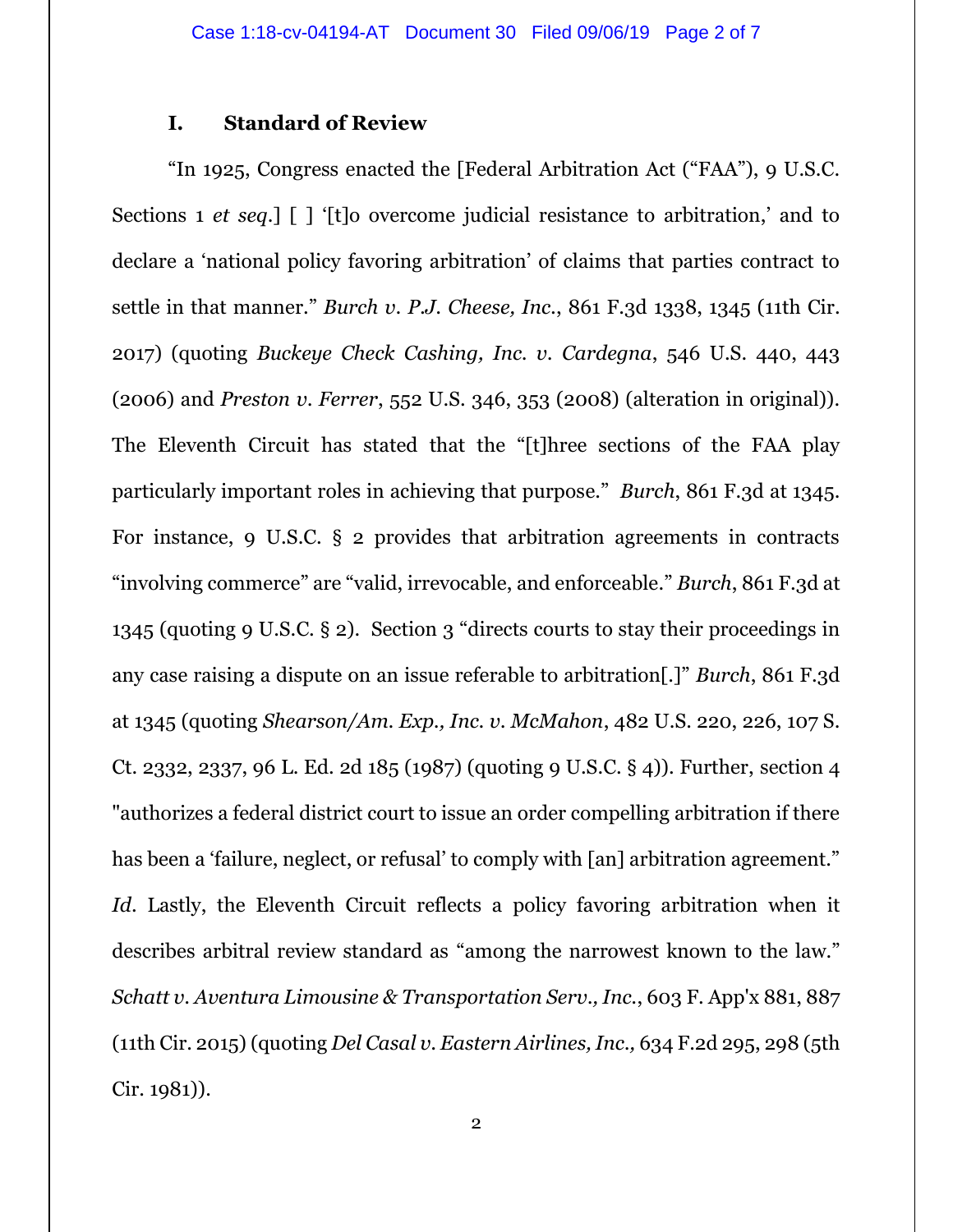Arbitral awards arising out of commercial transactions are governed by the Convention on the Recognition and Enforcement of Foreign Arbitral Awards (the "New York Convention"), unless the award arises out of a relationship existing entirely between citizens of the United States. 9 U.S.C. § 202. The New York Convention states:

> Within three years after an arbitral award falling under the Convention is made, any party to the arbitration may apply to any court having jurisdiction under this chapter for an order confirming the award as against any other party to the arbitration. The court shall confirm the award unless it finds one of the grounds for refusal or deferral of recognition or enforcement of the award specified in the said Convention.

9 U.S.C. § 207. Where an arbitral award under the New York Convention has been made, the district court must confirm the award unless it "finds one of the grounds for refusal or deferral of recognition or enforcement of the award specified in the said Convention." *Id*. But, although district courts have original jurisdiction over any "action or proceeding falling under the Convention" (9 U.S.C. § 203), they "lack authority to confirm arbitral awards that are not final awards." *Banco de Seguros del Estado v. Mut. Marine Offices, Inc.*, 230 F. Supp. 2d 362, 367–68 (S.D.N.Y. 2002) (citing *Metallgesellschaft A.G. v. M/V Capitan Constante,* 790 F.2d 280, 283 (2d Cir. 1986)). An award is considered final "if it resolves the rights and obligations of the parties definitively enough to preclude the need for further adjudication with respect to the issue submitted to arbitration." *Ecopetrol S.A. v. Offshore Expl. & Prod. LLC*, 46 F. Supp. 3d 327, 336 (S.D.N.Y. 2014) (citing *Rocket*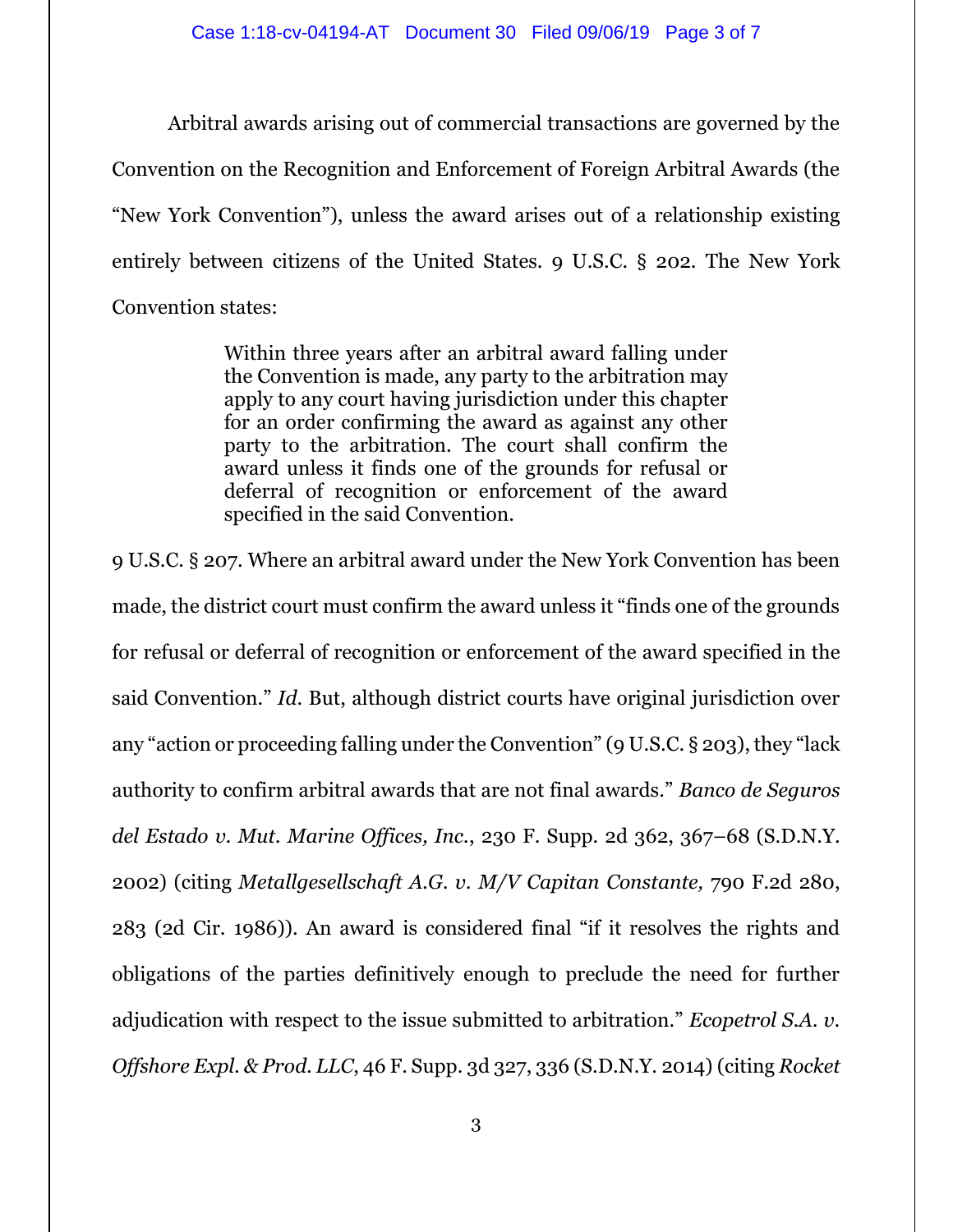*Jewelry Box, Inc. v. Noble Gift Packaging,* 157 F.3d 174, 176 (2d Cir. 1998) (per curiam)). An interim ruling from an arbitrator is not a final award if it "does not purport to resolve finally the issues submitted to [the arbitrators]." *Banco de Seguros del Estado v. Mut. Marine Offices, Inc.*, 230 F. Supp. 2d 362, 368 (S.D.N.Y. 2002) (citing *E.B. Michaels v. Mariforum Shipping, S.A.,* 624 F.2d 411, 414 (2d Cir. 1980)); *see also* 9 U.S.C. § 10(a)(4). An interim ruling may be considered sufficiently final if it "finally and definitely disposes of a separate independent claim" even if "it does not dispose of all the claims that were submitted to arbitration." *Banco de Seguros del Estado v. Mut. Marine Offices, Inc.*, 230 F. Supp. 2d 362, 368 (S.D.N.Y. 2002) (quoting *Metallgesellschaft A.G. v. M/V Capitan Constante,* 790 F.2d 280, 283 (2d Cir.1986)).

Subject-matter jurisdiction is the statutorily-conferred power of the court to hear a class of cases. *In re Trusted Net Media Holdings, LLC*, 550 F.3d 1035, 1044 (11th Cir. 2008). Federal courts have limited subject-matter jurisdiction. *Morrison v. Allstate Indem. Co.*, 228 F.3d 1255, 1260-61 (11th Cir. 2000). Motions to dismiss for lack of subject-matter jurisdiction are considered under Rule 12(b)(1) of the Federal Rules of Civil Procedure. *Scarfo v. Ginsberg*, 175 F.3d 957, 961 (11th Cir. 1999). A party may bring a challenge to the court's subject-matter jurisdiction at any time. *Arbaugh v. Y&H Corp*., 546 U.S. 500, 506 (2006); *see also Morrison*, 228 F.3d at 1261 ("[A] federal court must inquire *sua sponte* into the issue [of subject-matter jurisdiction] whenever it appears that jurisdiction may be lacking."); Fed. R. Civ. P.  $12(h)(3)$  ("If the court determines at any time that it lacks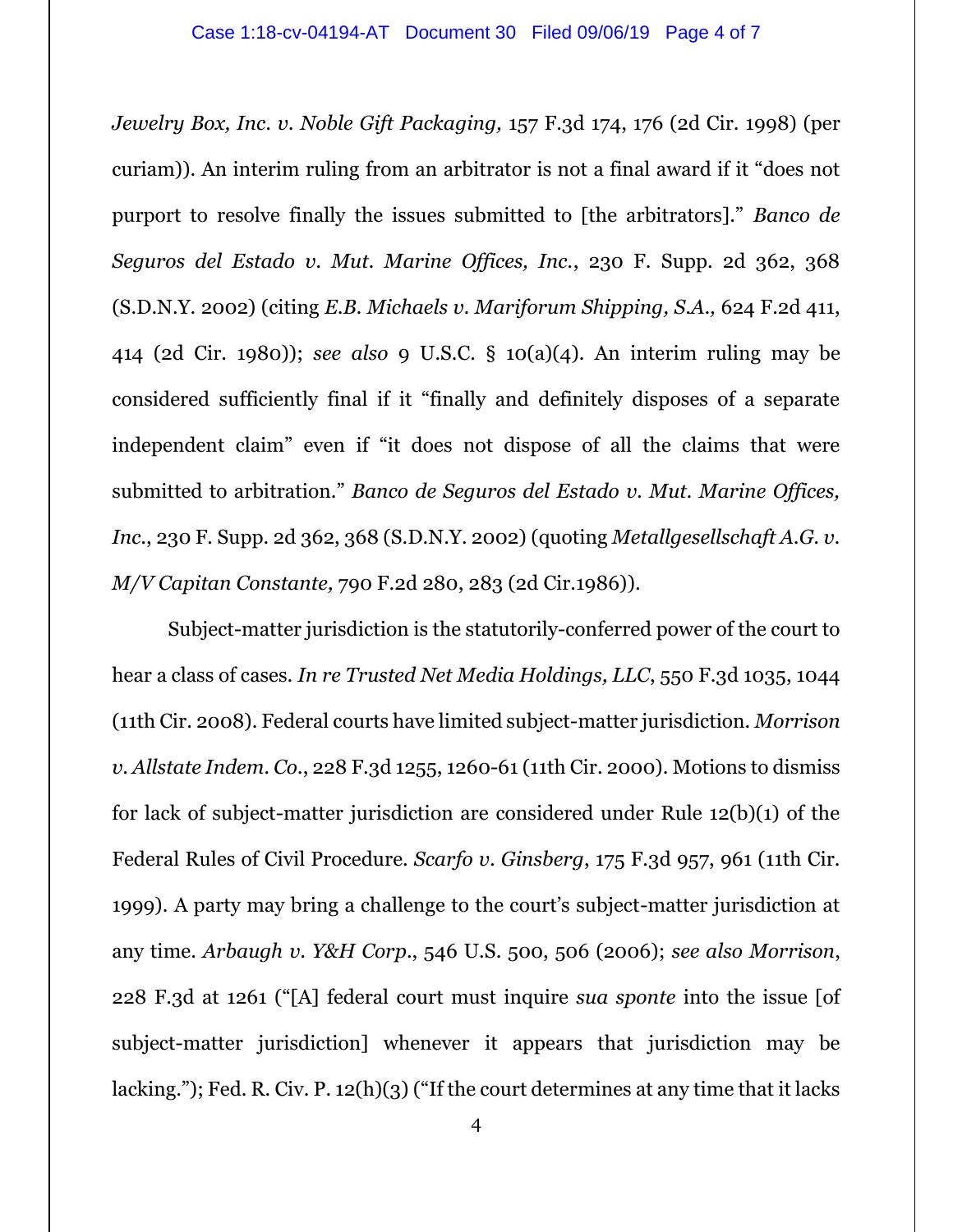subject-matter jurisdiction, the court must dismiss the action."). Parties cannot waive the subject-matter jurisdiction requirement. *Latin American Property & Casualty Ins. Co. v. Hi–Lift Marina, Inc.,* 887 F.2d 1477, 1479 (11th Cir. 1989).

## **II. Analysis**

 $\overline{a}$ 

Though an interim award may at times be considered final, such that a district court may then "confirm" the award, that is not the case at hand.<sup>1</sup>

The decision of the Emergency Arbitrator, titled "Interim Emergency Award," is not a final arbitral award, because it did not finally and definitely dispose of any independent claim. (Doc. 1-1 at 1). This was made unambiguously clear by the Emergency Arbitrator herself in her "Disposition of Request to Clarify Interim Emergency Award." (Doc. 9-1 at  $4-7$ ). In that disposition, she clarified that the "intent" of the Interim Emergency Award "was to prevent the termination . . . of the contract between the parties pending constitution of the full arbitral tribunal that will be appointed to hear the case on the merits." (Doc. 9-1 at 5). The award is—on its face and in its substance—an interim award only meant to pause the

<sup>1</sup> The Eleventh Circuit has not ruled on the specific issue in the instant case, but has held in similar controversies that "the FAA allows review of final arbitral awards only, but not of interim or partial rulings." *Schatt v. Aventura Limousine & Transportation Serv., Inc*., 603 F. App'x 881, 887 (11th Cir. 2015) (finding that district court did not have subject-matter jurisdiction over interim ruling). Other Circuits observe the same limitation on jurisdiction over interim arbitral awards, but go on to define certain interim awards of equitable relief as sufficiently "final" for purposes of subjectmatter jurisdiction. *See, e.g., Zeiler v. Deitsch*, 500 F.3d 157, 169 (2d Cir. 2007) (awards that have "finally and conclusively disposed of a separate and independent claim … may be confirmed although [they do] not dispose of all the claims that were submitted to arbitration."); *Pac. Reinsurance Mgmt. Corp. v. Ohio Reinsurance Corp*., 935 F.2d 1019, 1023 (9th Cir. 1991) (temporary orders calculated to preserve assets or performance may be final orders that can be confirmed and enforced by district courts); *Island Creek Coal Sales Co. v. Gainesville,* 729 F.2d 1046, 1049 (6th Cir. 1984) (temporary equitable relief is final for purposes of subject-matter jurisdiction where it disposes of a "separate, discrete, independent, severable" issue).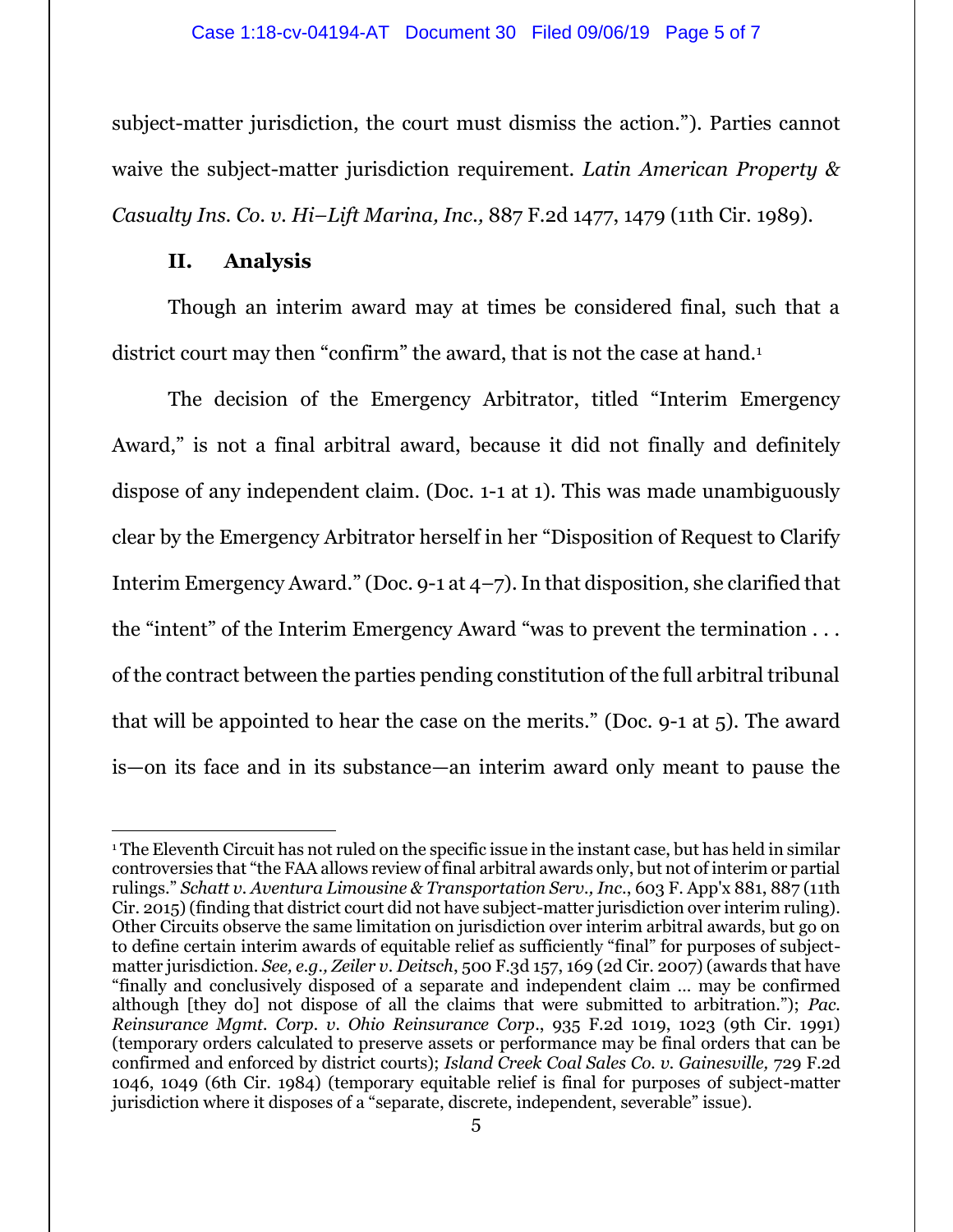#### Case 1:18-cv-04194-AT Document 30 Filed 09/06/19 Page 6 of 7

crumbling relationship between the parties until such time as the full arbitration tribunal could be convened. Though PKL ignored the clear holding of the Emergency Arbitrator and functionally terminated the contract with RGTS, the award itself was still an interim placeholder that did not purport to resolve finally any of the issues submitted to arbitration. Because the Emergency Arbitrator provided only an interim award, this Court does not have subject-matter jurisdiction over this case.<sup>2</sup>

Accordingly, Defendant's motion to dismiss for lack of subject-matter jurisdiction [doc. 22] is **GRANTED**. Lacking subject-matter jurisdiction, the Court is precluded from reviewing any other motions in the case. Petitioner's motion for preliminary injunction [doc. 7], motion to consolidate cases [doc. 8], and Respondent's motion for leave to file sur-reply [doc. 18], motion to disqualify attorney [doc. 20], and motion for hearing [doc. 21] are all **DENIED** without prejudice.

 $\overline{a}$ 

<sup>2</sup> The Court recognizes that the Emergency Arbitrator sought to preserve the status quo of the parties' contractual relationship and that the interim order contained an equitable relief dimension. The Court thus understands the basis of the Plaintiff's request for a preliminary injunction, though it concludes that it lacks subject-matter jurisdiction over the contractual dispute to address the Plaintiff's motion. Accordingly, it is up to the arbitration panel to untangle and address the particular circumstances of the parties' disputes.